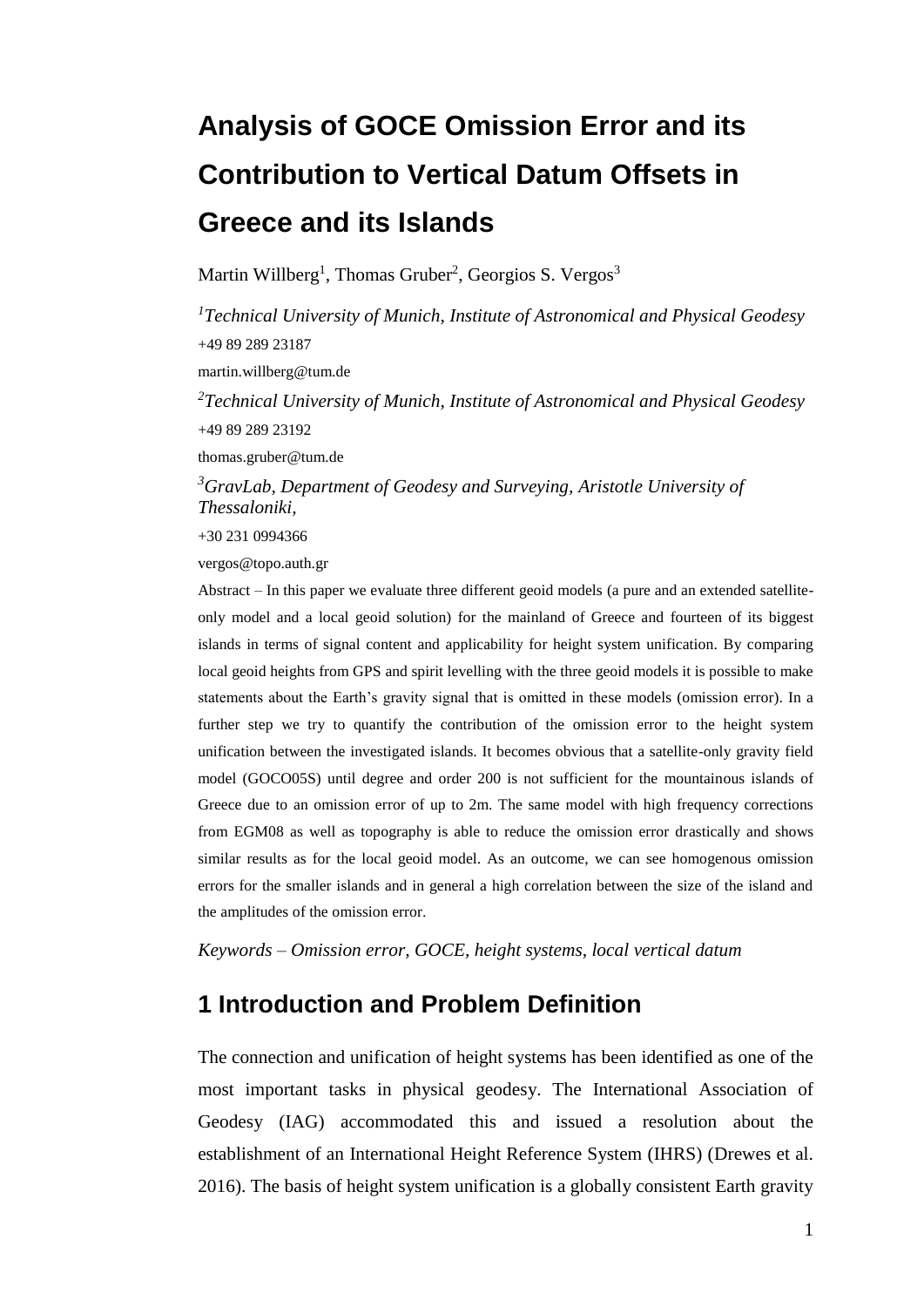field as it is observed by the Gravity field and steady-state Ocean Circulation Explorer mission (GOCE) satellite (Drinkwater et al. 2003) in combination with other satellite information as it is provided by the Gravity Recovery And Climate Experiment mission (GRACE) (Tapley et al. 2004). It has been proven that GRACE/GOCE based Earth gravity field models deliver the static part of the geoid with an accuracy of 1-2cm at spatial scales of 100km and larger (Brockmann et al. 2014). Still missing are geoid signals with smaller spatial resolution, which cannot be observed by satellites due to their distance from the Earth surface. This is the so-called omission error, which plays an important role in height system unification and is the major topic of this paper.

We investigate the possibility to account for the omission error (or in other words the omitted signal) in a satellite-only gravity field model depending on local characteristics at the evaluation points (e.g. availability of gravity observations, terrain roughness, land-ocean transition). We regard three possible approaches: (1) The omission error is neglected at all, assuming that no surface gravity data is available. (2) The omitted signal is estimated from a global high resolution gravity field model incorporating surface and altimetry-derived gravity data, e.g. the EGM2008 model (Pavlis et al. 2012, Pavlis et al. 2013), and topography-induced gravity field information (confer Hirt et al. 2010). (3) A regional geoid model (Grigoriadis 2009) based on a satellite model and terrestrial/altimetry gravity data is used, assuming that this model contains the full gravity signal. The results obtained from these three approaches are finally compared to independent geoid heights as they are derived from GPS and spirit levelling. This will allow us to gain accuracy estimates about the incorporated data sets and/or the estimation of the omission error at each individual point investigated. Finally, the impact of the omission error on offsets between different height systems can be quantified as well.

With its hundreds of islands Greece is an ideal test area for such analyses. The mainland of Greece and the islands have numerous different (orthometric) height systems, also known as locally realised vertical datums, which have never been connected through hydrostatic levelling. Most of the islands show large topographic effects and the omission error frequently lies far above the global average of about three decimetres as it is determined from standard degree variance models (Gruber et al. 2011; Gruber et al. 2014). Furthermore, the islands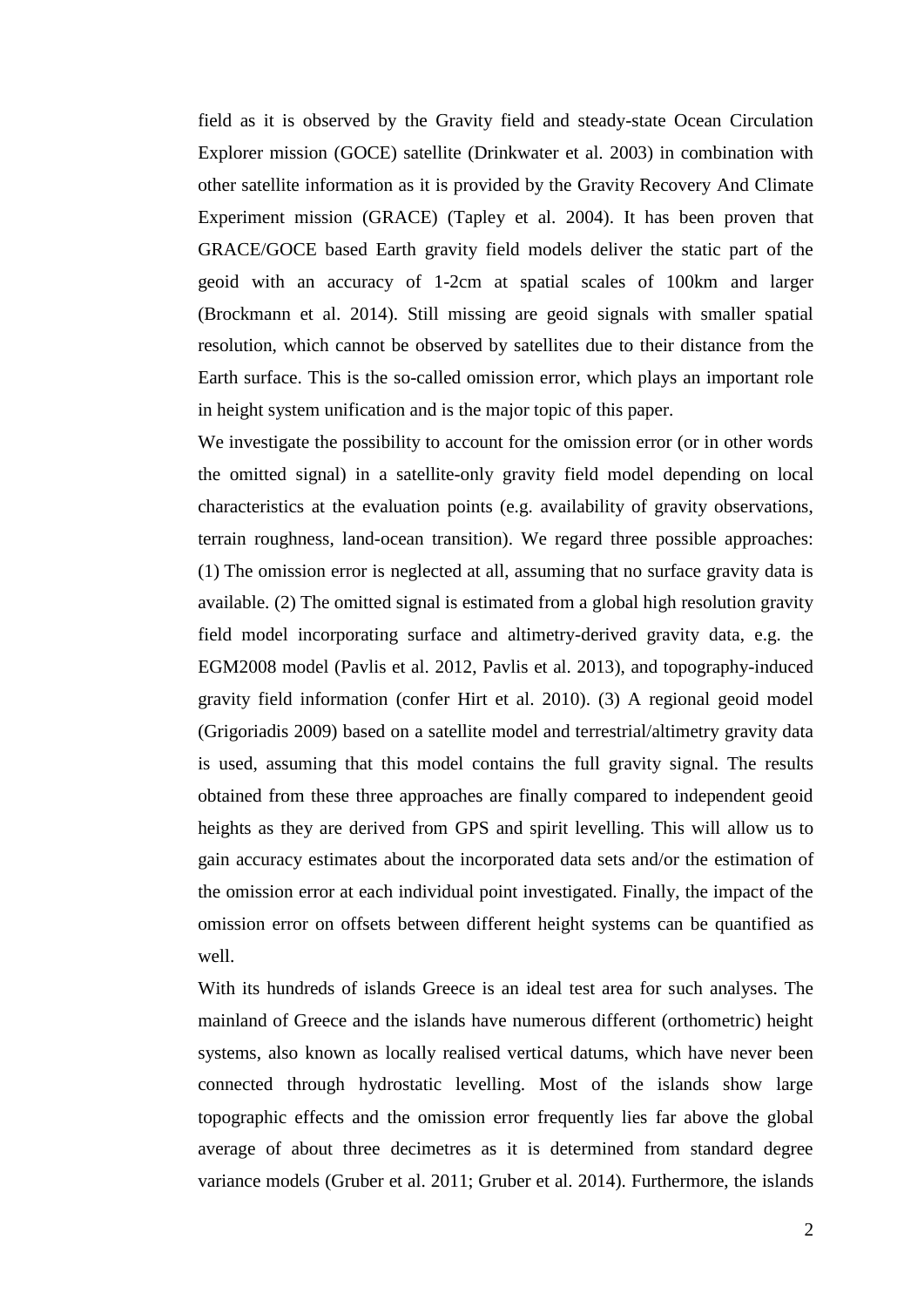in the Aegean and Ionian Sea have already been subject to several studies about the geopotential value  $W_0$  and the height offsets (Kotsakis et al. 2012; Grigoriadis et al. 2014). These can be complemented with the different aspects of this analysis. The origin of the Hellenic Vertical Datum is defined by the tide gauge station in Piraeus harbour near Athens, but only the mainland of Greece is connected to this official vertical datum. All islands have their own vertical datum installed by the Hellenic Military Geographic Service between 1963 and 1986 according to the local mean sea level at one point respectively (Grigoriadis et al. 2014).

The situation between various islands is exemplified by two different vertical height systems and an ocean in between (Figure 1). The following description is a summary of Gruber et al. (2012), but adapted to the situation in Greece. As orthometric heights are chosen as height coordinates in Greece we stick to these in the following analyses, but all conclusions are applicable to normal heights as well. For more details about height systems, geoid determination from spherical harmonics, or regional approaches we refer to Heiskanen and Moritz (1967).

Local height systems are defined by the local equipotential surface through the origin of the vertical system, which in most cases is set to the observed mean sea level at one point at the coast (e.g. tide gauge) (brown solid line). Orthometric heights (brown dotted lines) can then be transferred from the origin to every other point on the Earth surface by spirit levelling and gravimetry.



**Fig. 1** Overview of different heights and reference surfaces as used in this paper (figure adapted from Gruber et al. 2012)

With the combination of ellipsoidal heights determined from GPS (green dotted lines) and in case of error-free orthometric heights one can compute the height of the local equipotential surface above the reference ellipsoid, which is named local geoid throughout the paper. But neither the local geoid height nor the orthometric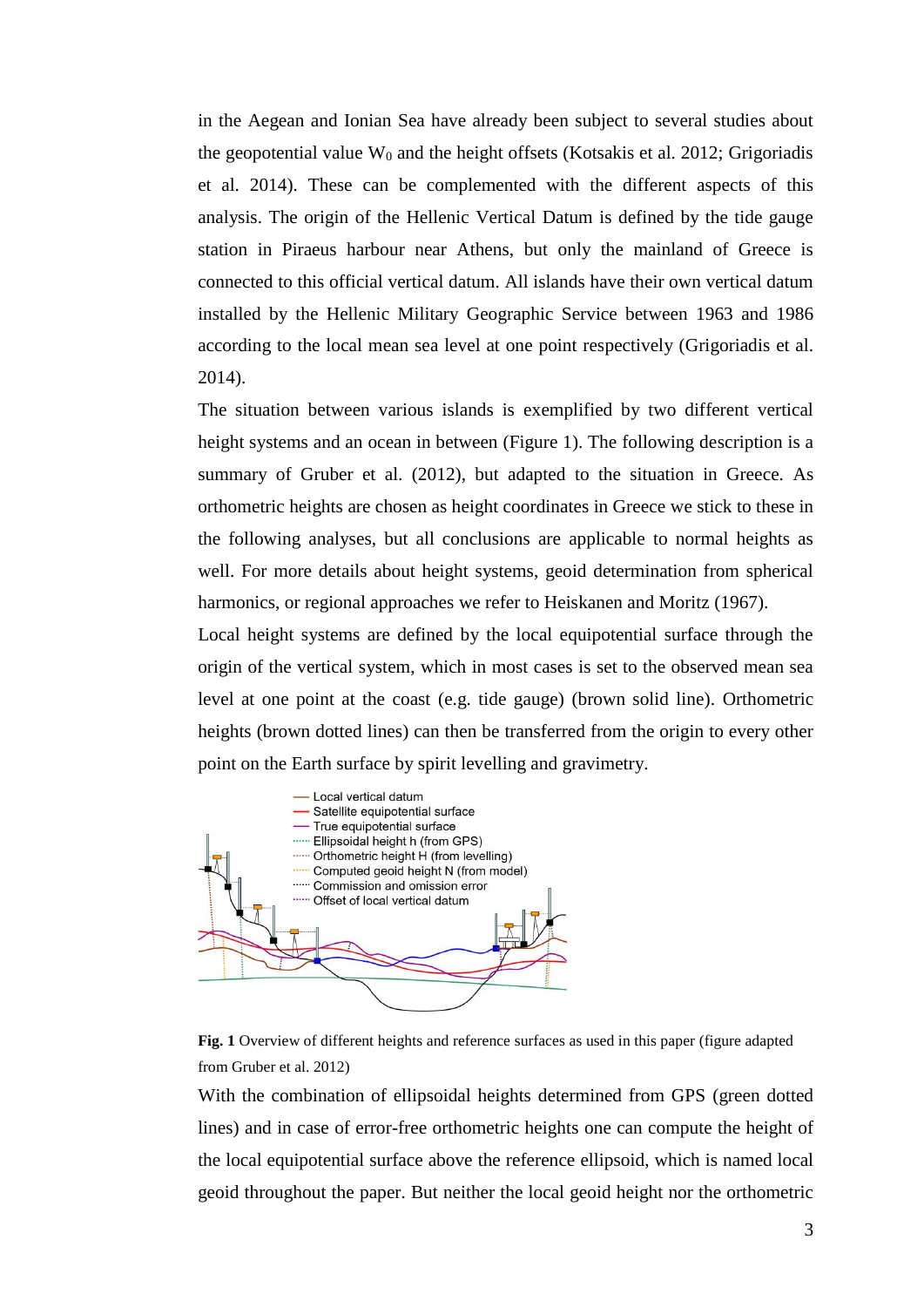height can be compared between different height systems, because of different origins in the vertical datum (Figure 1). Satellite based global gravity field models are able to deliver a globally consistent equipotential surface (red solid line), but as explained above this still differs from the true equipotential surface (purple solid line) due to the commission and omission error (black dotted line).

The paper is structured as follows: Chapter 2 describes the different data sets used in this study. After that, we present the procedures and their results for three different geoid models with a special emphasis on the accuracies of each model in chapter 3 and the influence of these accuracies on height systems in chapter 4. The final chapter 5 summarizes the results and provides some conclusions.

## **2 Data Sets used for the Study**

For the evaluation we need geoid information from a Global Gravity Model (GGM) based on GOCE, a local geoid calculation based on terrestrial gravimetry information and GPS/levelling data, which we use to check our three approaches at selected stations. Of all the Greek islands we select only those with twelve or more GPS/levelling stations available for our study. In addition, we include data from the Greek mainland. The procedure itself is not limited to the chosen islands, but a minimum number of GPS/levelling stations helps to derive conclusive results. A map with the 14 selected islands (Andros, Chios, Corfu, Crete, Eyvoia, Karpathos, Kefalonia, Kos, Lesvos, Limnos, Naxos, Rhodes, Samos and Zakynthos) can be found in chapter 4 (Figure 3).

#### **Geoid Solutions from Global Model**

With GOCO05S we use a state-of-the-art satellite-only GGM based on all data from the GRACE and GOCE missions (Mayer-Gürr et al. 2015). Comparisons to other combined GGMs (EGM2008, GOCO05C) show that it has full signal content approximately up to degree 200 to 220. Therefore, using this model up to degree and order 200, assuming that no terrestrial data is available, is a good starting point for our initial analysis (confer case 1 in the introduction). For case 2 the omitted signal is approximated in two steps: first, by adding the EGM2008 model geoid from degree 201 to degree 2190, and second, by adding the geoid impact computed from a Residual Terrain Model (RTM) above the resolution of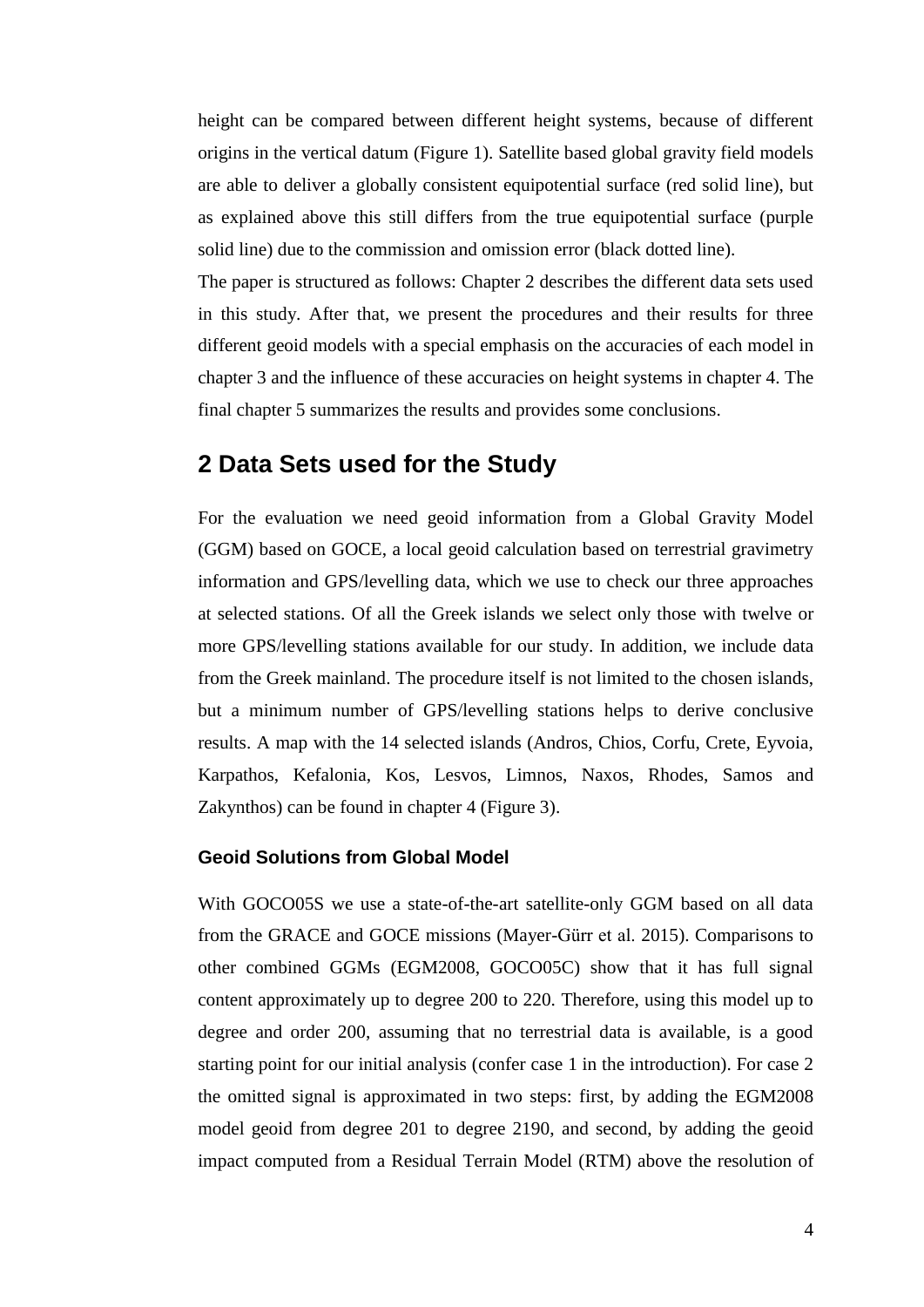EGM2008. A more detailed description of the general approach of using a GGM in order to estimate the omission error can be found in Gruber et al. (2011).

#### **Local Hellenic Geoid Model**

The Hellenic Geoid Model 2009 (HGM2009) was derived from a thoroughly validated gravity database, which contains terrestrial data for land and sea areas as well as satellite altimetry derived gravity anomalies. The HGM2009 was estimated by employing the spherical Stokes kernel and the 1D spherical FFT approach (Haagmans et al. 1993). Regarding the necessary reductions, the EGM96 (Lemoine et al. 1998) was chosen as the geopotential reference model, while a Digital Terrain and Bathymetry Model, obtained from the combination of SRTM3 (Farr et al. 2007) and SRTM30-Plus (Becker et al. 2009), was used for computing the terrain corrections.

#### **GPS-Levelling Data**

The GPS measurements used in this paper originate from a nation-wide campaign carried out in 2007 and their resulting height accuracy is given as 2-5cm (Vergos et al. 2014). The orthometric heights were measured by spirit and/or precise trigonometric levelling long before the GPS measurements were taken and their precision at that time was given as approximately 1-2cm. Nevertheless, their true precision remains unknown, because the levelling was not accompanied by local gravimetric ground measurements; instead, interpolated values from free air anomaly maps were used (Kotsakis et al. 2012). This results in a hardly quantifiable error due to nonparallel equipotential fields. For this reason, the levelling data represent the most problematic data set used in our study.

# **3 Omission Error Analysis**

For the omission error analysis, we compare the geoid solutions of the three mentioned cases with the local geoid height which we get from GPS-levelling by subtracting the orthometric height *H* from the ellipsoidal height *h* (compare Figure 1). This is done for every point *i* with GPS/levelling observations by the difference

$$
\Delta N_i = N_i - (h_i - H_i), \quad (1)
$$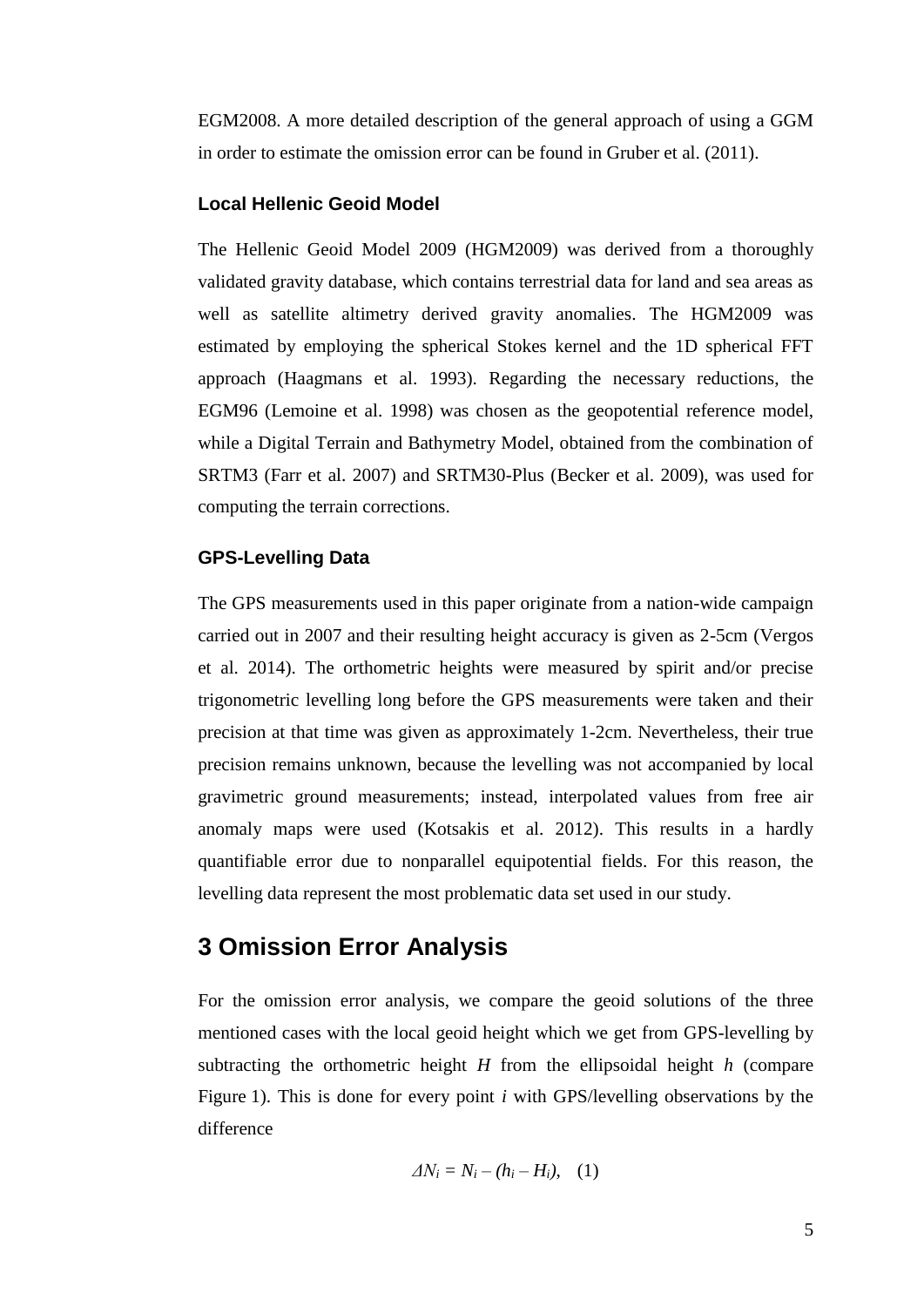where *N<sup>i</sup>* is the selected geoid solution. As the geoid model *N* and the orthometric height *H* in general refer to different equipotential reference surfaces there is a height offset in *ΔN*. It is assumed that the GPS/levelling observations contain the full signal of the Earth gravity field, so the omission error of our geoid models *N* completely transfers to *ΔN* along with random and systematic errors in all three quantities involved. Systematic errors can occur due to geometrical distortions in the levelling network, long or medium wavelength effects in the geoid model, datum inconsistencies between geoid and ellipsoidal heights and unmodeled timedependent variations (Kotsakis et al. 2012). For analyzing the omission error, we eliminate the constant offset and the systematic distortion from the observations by a planar fit to *ΔN* and by subtracting this plane from the differences.

$$
\Delta N_i^{corrected} = N_i - (h_i - H_i) - \Delta N^{correctionSurface}.
$$
 (2)

We do not apply a higher order correction surface as this could partially remove the omitted signal as well. Because there are outliers in the GPS/levelling data we also apply a simple  $2\sigma$  criterion during the data processing, which eliminates about 5% of our observation points. Also, these outliers were not used for further analyses.

After removing the offset and the systematic distortions, the random errors as well as the omission errors remain in  $\Delta N_i^{corrected}$  and can be interpreted for our three test cases. As we are not interested in single point differences we use the standard deviations over a target area (island or mainland Greece respectively) to evaluate geoid differences (Figure 2). When we neglect the observation errors of GPS and levelling for a moment and assume that the estimation of the correction plane removes systematic distortions, then in case 1 and 2 the remaining *ΔN<sup>i</sup> corrected* gives us the sum of omission and commission error of our geoid model *N* determined from spherical harmonics. In case 3, in contrast, *ΔN<sup>i</sup> corrected* shows mainly modelling errors in the local Hellenic Geoid. According to a variancecovariance propagation of the GOCO05S model, the commission error in Greece accounts for about 1.6cm.

The standard deviations in case 1 range from 5 to 65cm and are much higher than in the other cases (Figure 2) because all gravity field signals above degree 200 are neglected. In both the second and the third case our extreme values account from 3-4cm to about 12cm; thereby the local Hellenic geoid in case 3 generally provides slightly better results.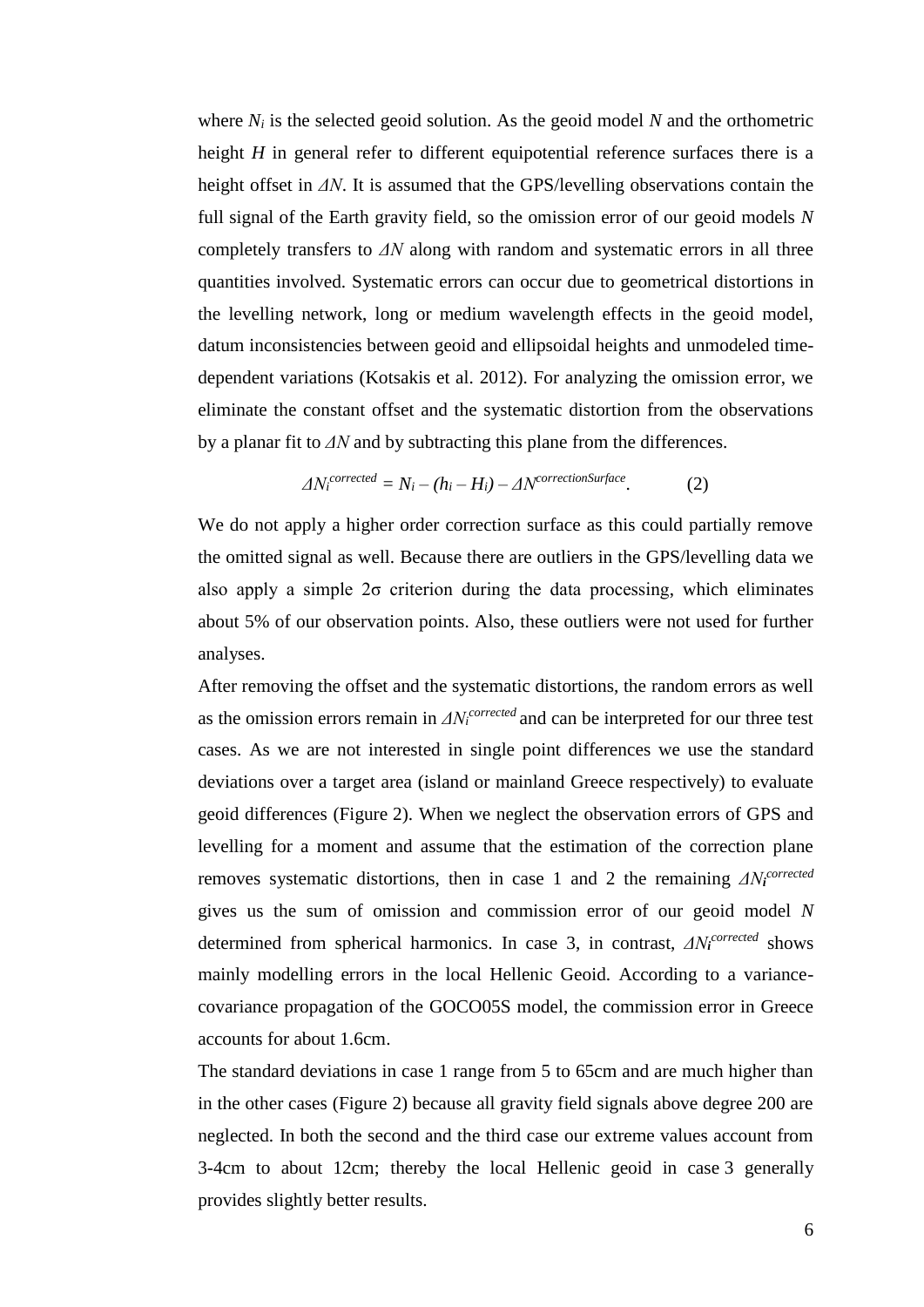

**Fig. 2** Standard deviation of  $\Delta N_i^{\text{corrected}}$  for the three different geoid models: case 1 (blue), case 2 (green) and case 3 (yellow). All bars are presented after parameter estimation of a plane and outlier removal by a 2σ criterion. Cutted bars show 48cm for the mainland, 64cm for Crete, 39cm for Kefalonia and 33cm for Rhodes

As expected, case 1 shows by far the worst results, though there are islands (Karpathos, Limnos and Samos) where case 1 performs slightly better than case 2. In general, it can be seen that large islands, respectively islands with a higher number of measurement points, tend to show higher omission errors here.

Of course our simplification with error-free observations is not true and, in fact, we already know that our GPS/levelling observations were not optimally done. The visualized difference in Figure 2 shows (in all 3 cases) random errors due to the observation accuracy of GPS and spirit levelling and therefore the omission error (case  $1\&2$ ) and the modelling errors (case 3) of the high frequency signal are even below the values presented in Figure 2. As a conclusion, the approach in case 2, where we calculate the geoid heights N only by using a global satellite model, point positions, and EGM08 coefficients as input, shows almost the same performance as the far more complex local geoid calculation.

# **4 Height System Offsets between Islands**

In chapter 3 we used the comparison of the selected geoid models to the local geoid from GPS/levelling to evaluate the accuracy of our models at selected islands. Now we take the geoid model differences *ΔN* again, but do not subtract the correction surface resulting in absolute geoid height offsets *ΔNmean* for every island. This is done by calculating the mean value over Eq. (1), where *n* is the number of observation points per island: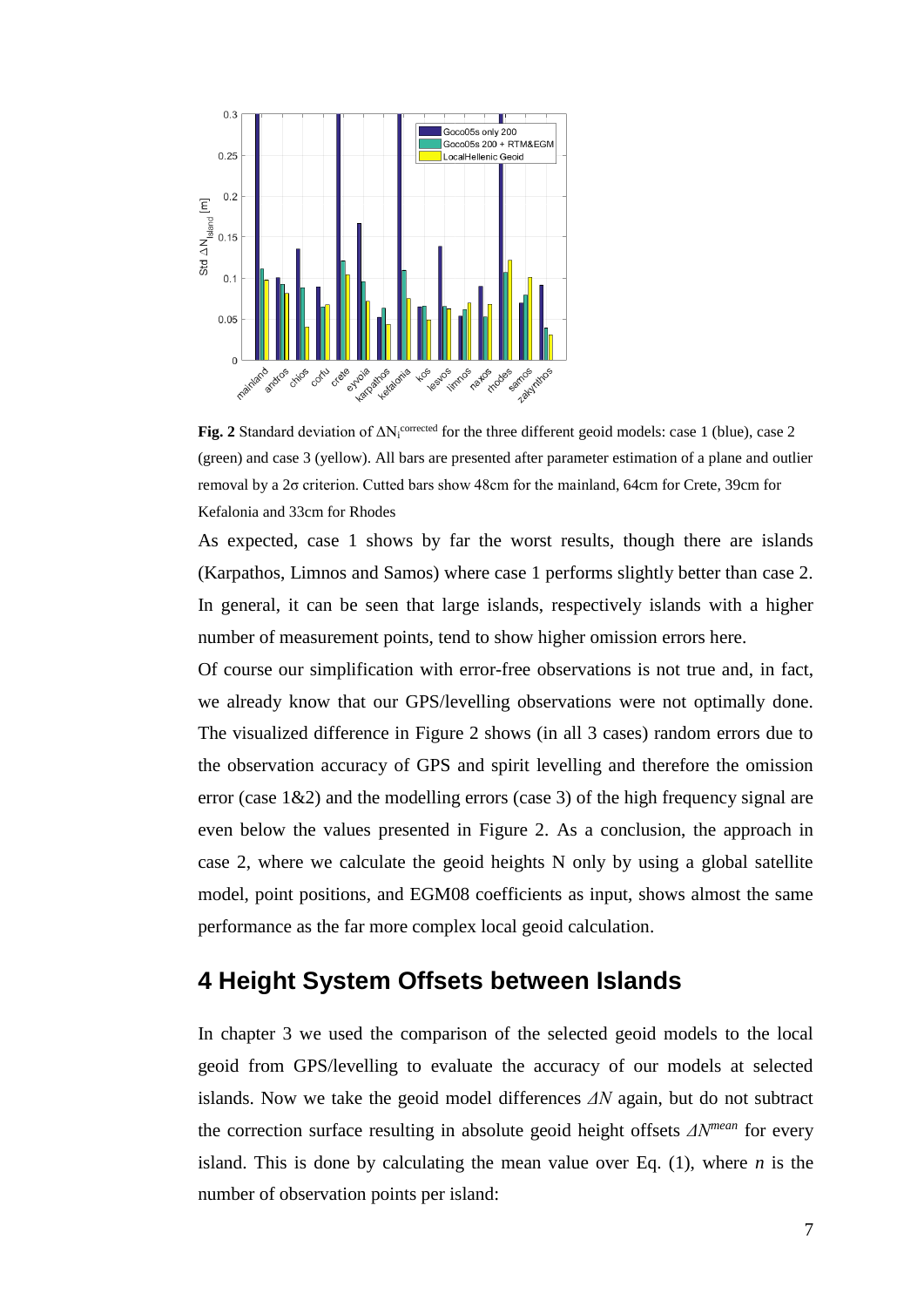$$
\Delta N^{mean} = \Sigma (N_i - (h_i - H_i))/n.
$$
 (3)

These *ΔNmean* values per island represent the mean offset of the Local Vertical Datum (LVD) to the geoid model *N* and enable the connection of different vertical datums. As in general, there are no well observed tide gauge stations on the Greek islands; it is considered to be more accurate to use mean values over the whole island instead of single reference points (e.g. tide gauges) for the offsets of the LVD. However, with this consideration it is not possible to compare heights between two individual points of different vertical datums as the offsets stay unknown.

In Figure 3 the offsets of the LVD are visualized for every island and the mainland in case 1 (upper value) and case 2 (lower value). While in case 1 the offsets have a wide distribution from  $-243$  to  $+25$ cm, they range from  $-38$  to +13cm in case 2. Almost all of the offsets are negative which means that the LVD for that island is below the used geoid model.



**Fig 3** Mean offset of GOCO05s and extended GOCO05s geoid models to point-wise GPSlevelling observations. The two values give the mean offset of the LVD when calculating the model with EGM and RTM above degree 200 (case 2, bottom value) and without them (case 1, upper value)

In chapter 3 we showed that the GOCO05S model performs much better when adding high frequency parts from EGM and RTM information. This allows us to calculate the omission error in case 1 by using the more accurate case 2 results as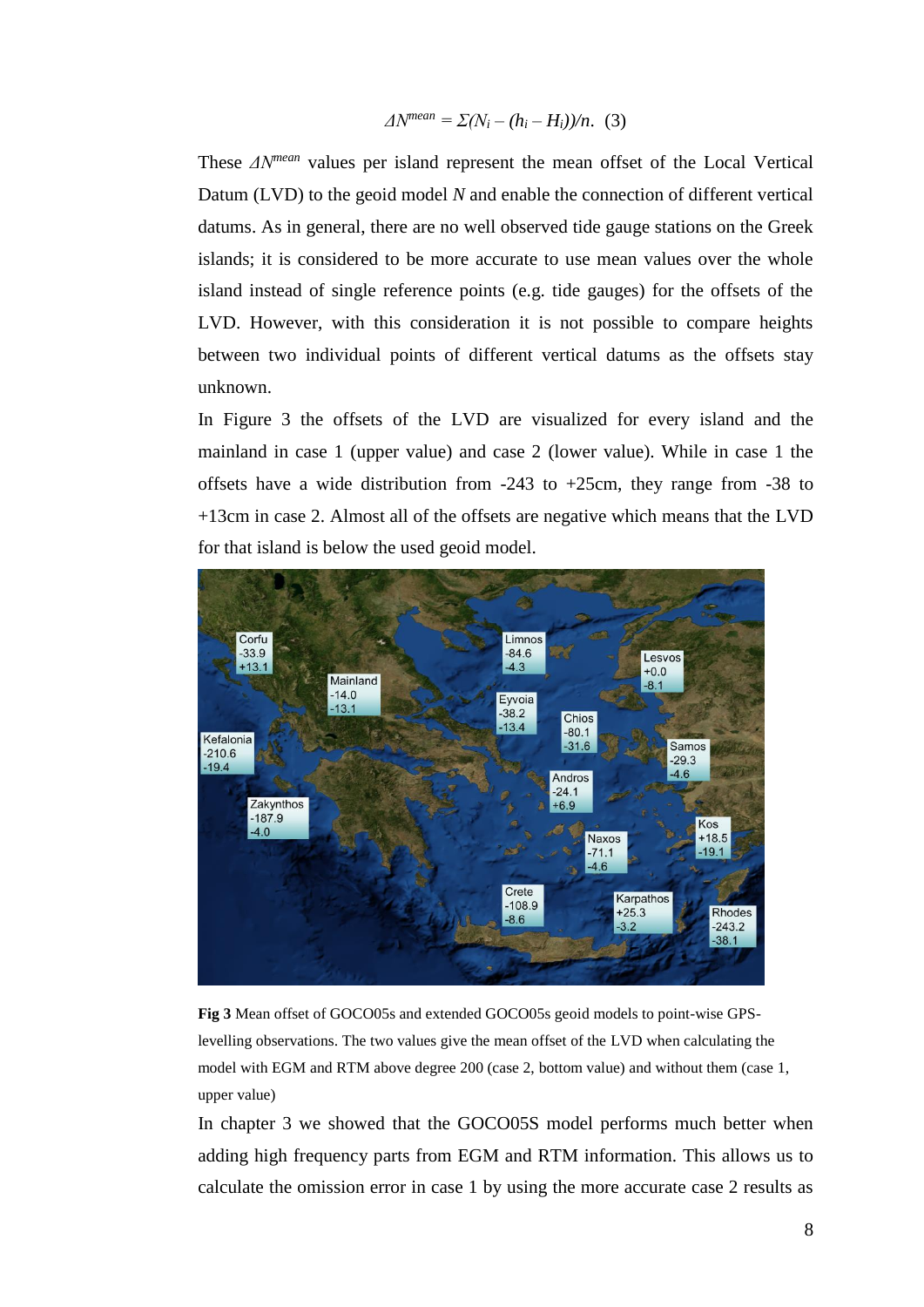reference. The omission error of GOCO05S up to degree and order 200 is then a simple difference of the two values in Figure 3. Regarding the islands, it varies from about 8cm for Lesvos to almost 2m for Rhodes. Most of the islands show omission errors far above the average of 30cm, while the impact for the mainland is much smaller (3cm). The reason is the small size of the islands compared to the resolution of GOCE (about 100km for degree 200). Even the biggest island, Crete, has only an extension of up to 55km in the north-south direction. When a target area is smaller than the resolution of GOCE the satellite-only gravity field is not able to calculate a representative mean value (especially when there is variable topography) and this can result in increased omission errors (Figure 3).

The bottom values in Figure 3 are then used for the computation of height offsets between the data sets (islands and mainland) as shown in Figure 4. The offsets of the LVD in case 2 are presented as absolute values of the pairwise differences which gives us a 15x15 matrix where the colour indicates the height system offset between two data sets. The result is a symmetric matrix with values up to 50cm with the maximum being the result of the difference between the highest and the lowest offset (Corfu and Rhodes). Dark blue values show data sets with similar offsets of the vertical datum while brighter values (e.g. column or line of Rhodes) indicate that a LVD has a large discrepancy to the others. Pairwise differences provide an easy way for height system unification to visualize height systems offsets.



**Fig. 4** Pairwise difference of the height offset between chosen islands/mainland. Calculation based on the GOCO05S model with EGM & RTM (case 2)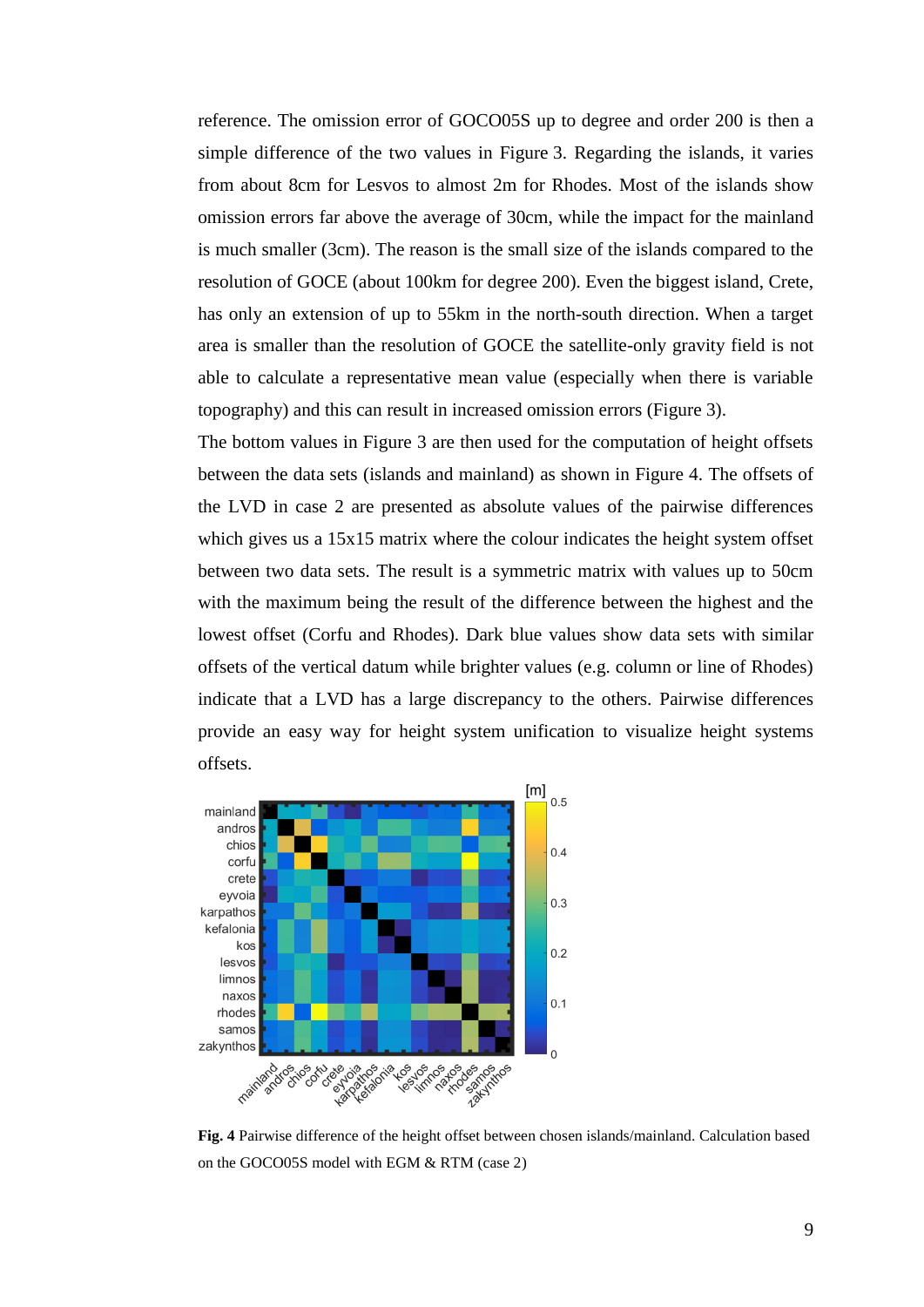## **5 Summary and Conclusions**

When combining the results from chapter 3 and 4 it becomes clear that a satelliteonly model (case 1) is not suitable to calculate geoid heights for the Greek islands. The small size of the islands leads to large omission errors because GOCE is not able to distinguish the island from the surrounding sea. However, the omission error for the smaller islands (all except Crete, Rhodes, Kefalonia) is homogenous and similar to all points on the island, which can be seen by the small standard deviation in Figure 2.

Case 2 shows in both investigations large differences compared to case 1, which again demonstrates that the gravity field signal above degree 200 should not be neglected. The big differences between the smaller and the bigger islands in case 1 are reduced though not eliminated in case 2 when using the GOCO05S model with EGM and RTM information. And the geoid differences are quite similar between case 2 and 3, which is a good indicator that a satellite-only model with corrections is able to adapt to local characteristics.

### **References**

Becker JJ et al. (2009) Global Bathymetry and Elevation Data at 30 Arc Seconds Resolution: SRTM30\_PLUS. Mar Geod 32(4): 355-371. doi: 10.1080/01490410903297766 Brockmann JM, Zehentner N, Höck E, Pail R, Loth I, Mayer-Gürr T, Schuh W-D (2014) EGM TIM RL05: an independent geoid with centimeter accuracy purely based on the GOCE mission. Geophys Res Lett 41(22):8089–8099. doi:10.1002/2014GL061904 Drewes H, Kuglitsch F, Adám J, Rózsa S (2016) The Geodesist's Handbook 2016. J Geod 90: 907-1205. doi: 10.1007/s00190-016-0948-z Drinkwater MR, Floberghagen R, Haagmans R, Muzi D, Popescu A (2003) GOCE: ESA's first Earth Explorer Core mission. Earth gravity field from space-from sensors to Earth sciences, space sciences series of ISSI, 17:419–432, Kluwer, Dordrecht, ISBN: 1-4020-1408-2 Farr TG et al. (2007) The Shuttle Radar Topography Mission. Rev Geophys 45(2), RG2004. doi: 10.1029/2005RG000183 Grigoriadis VN (2009) Geodetic and geophysical approach of the Earth's gravity field and applications in the Hellenic area. Dissertation, Aristotle University of Thessaloniki (In Greek) Grigoriadis VN, Kotsakis C, Tziavos IN, Vergos GS (2014) Estimation of the reference geopotential value for the local vertical datum of continental Greece using EGM08 and GPS/leveling data. International Association of Geodesy Symposia Vol. 141: 249-255, Springer International Publishing Switzerland. doi: 10.1007/978-3-319-10837-7\_32